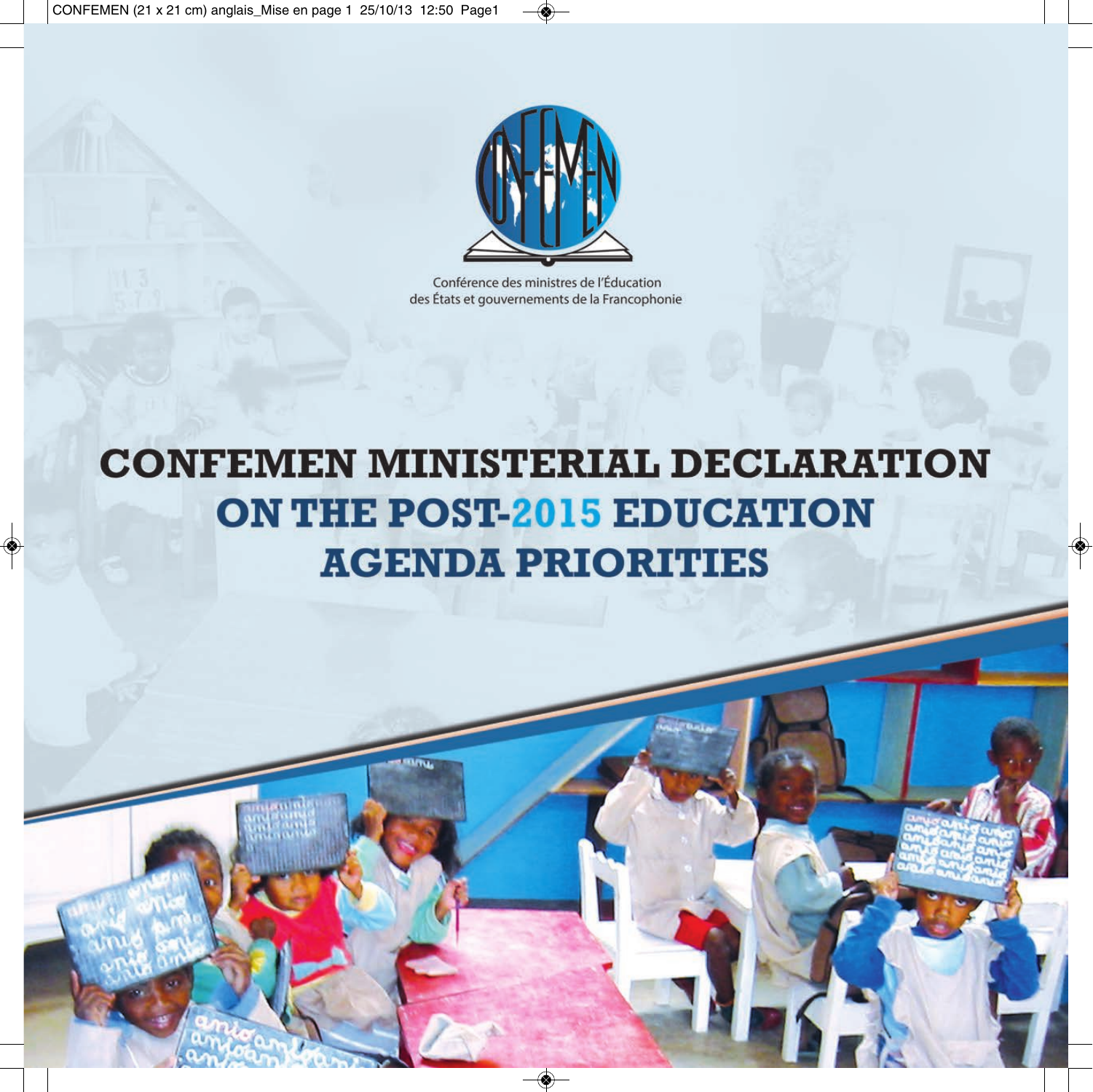## We, Education Ministers of the «Conférence des ministres de l'Éducation des États et gouvernements de la Francophonie» (CONFEMEN):

- Welcome the "Education First Initiative" of the UN General Secretary as well as the establishment of global consultation frameworks for the definition of the post-2015 education goals. 1
- Express our will to make the voice of «La Francophonie» countries heard as regards the post-2015 challenges and priorities relating to quality inclusive education for all. This issue will be placed at the heart of our next ministerial meeting, scheduled to take place in July 2014 in Abidjan. It is fully in line with the new Millennium Development Goals being under development and aiming notably at eradicating extreme poverty, achieving inclusive growth that delivers more jobs, meeting sustainable development related challenges, and promoting new and more efficient governance approaches. 2
- Reaffirm our full commitment to fundamental international instruments enshrining the right to education. 3
- Reaffirm that States must play their vital role in regulating and protecting education as a public good promoting equality, equity, and reduction of social disparities and poverty. 4
- Acknowledge that, despite the significant progress made towards achieving the Education for All (EFA) goals, a number of challenges persist. Today, the main challenges to meet include: 5
	- access to education, quality in teaching, education system governance and management;
	- high population growth rates, various crises (economic, social and political), armed conflicts and natural disasters with adverse effects on education development;
	- very poor learning results, inadequate technical and financial resources, inequalities in access relating to gender, wealth and students' geographical location, issues faced by marginalized and vulnerable groups, nomad and insular populations, as well as social and religious conservatism.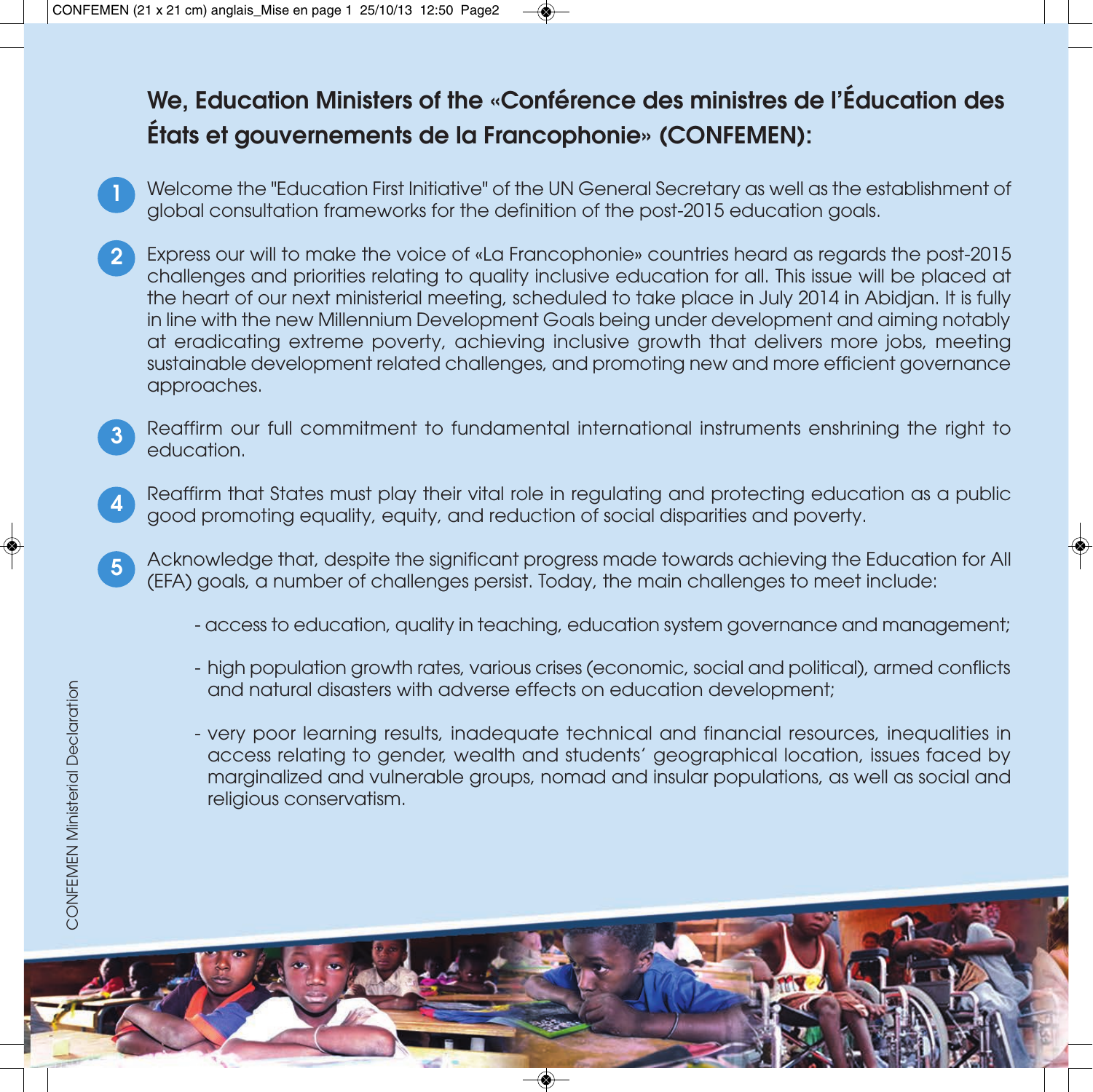Undertake on behalf of our States to ensure quality inclusive education for all while focusing on the four following priorities:

### Extending free and compulsory basic education 6.1

The first priority is to improve teaching and training quality at all levels by extending free basic education, from primary education to lower secondary education. In this regard, it is the duty of both state and non-state actors to make significant efforts in favour of education for girls and all social groups, including disadvantaged populations, children affected by armed conflicts or natural disasters, disabled children and children with learning difficulties.

Quality education requires qualified and valued teachers, well-trained management staff, and adapted infrastructures, programmes and resources. It also requires from us to strongly fight against dropping out of school and develop programmes dedicated to health, hygiene and food in schools.

#### Enhancing lifelong education and training 6.2

Secondly, lifelong education and training is a preferred solution to current social challenges, particularly to youth integration through employment. This learning mode involves a systemic and integrated approach that takes into account the different forms of education (formal, non-formal and informal) and the various training paths (preschool, general, technical and vocational training...). This approach should also take into account the new challenges related to information and communication technologies, as well as to education for sustainable development, citizenship and peace.

In this regard, we recall that CONFEMEN organized in September 2012, in Ouagadougou, a conference on education and technical and vocational training which resulted in recommendations.



6